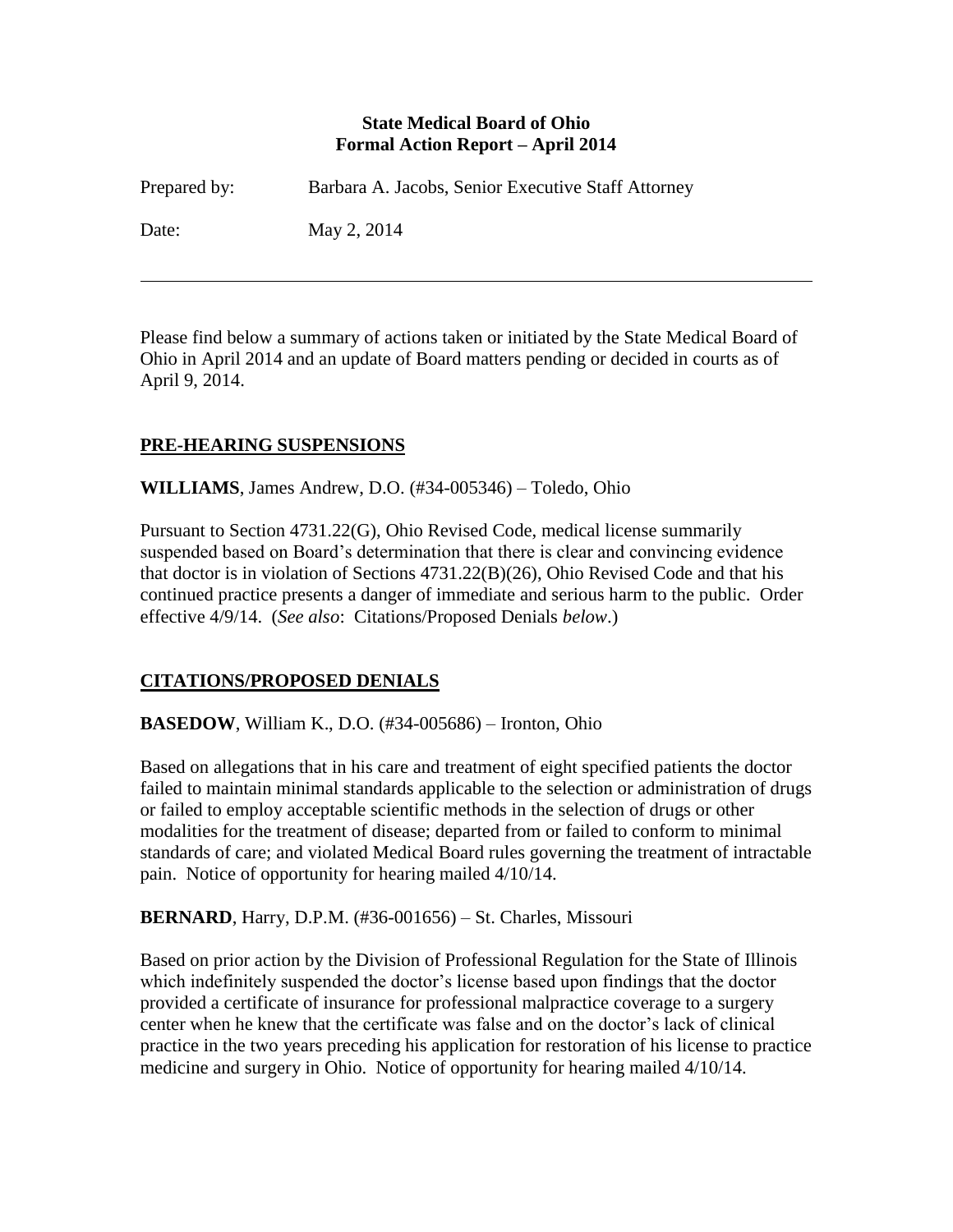#### **BOUTROS**, Mounir, M.D. (#35-062133) – Toledo, Ohio

Based on the doctor's conviction in the Municipal Court of Perrysburg, Wood County, Ohio, on an amended charge of Attempted Solicitation. Notice of opportunity for hearing mailed 4/10/14.

**BROOKS**, Barry Howard, M.D. (#35-040359) – Cleveland Heights, Ohio

Based on the doctor's conviction in the Franklin County Municipal Court on one misdemeanor count of Medicaid Fraud and on his exclusion from participation in Medicare, Medicaid and all Federal health care programs. Notice of opportunity for hearing mailed 4/10/14.

**DUSSAULT**, Jessica Jacqueline (M.T. Applicant) – Dayton, Ohio

Based on the applicant's impairment of ability to practice according to acceptable and prevailing standards of care because of habitual or excessive use or abuse of drugs, alcohol, or other substances that impair ability to practice. Notice of opportunity for hearing mailed 4/10/14.

**GEIGER**, Robert Stephen, M.D. (#35-051474) – Stow, Ohio

Based on allegations that the doctor failed to report to the Medical Board the inappropriate sexual conduct of another physician who was also a co-owner of the practice, which failure to report if proven violates Medical Board rules governing the reporting of misconduct by licensees and constitutes a misdemeanor committed in the course of practice. Notice of opportunity for hearing mailed 4/10/14.

**LOBO**, Carolyn Mary, M.D. (#35-099257) – Benicia, California

Based on prior action by the Medical Board of California, which placed the doctor's license on probation for a period of three years based on findings that the doctor used excessive force to remove a foreign body from a patient, failed to secure appropriate assistance from nursing staff, failed to document informed consent, was dishonest during the course of the Medical Board of California's investigation of this matter, and failed to maintain adequate patient records. Notice of opportunity for hearing mailed 4/10/14.

**SHUSHUNOV**, Sergei, M.D. (#35-060839) – Glencoe, Illinois

Based on the doctor's conviction in the Circuit Court of Cook County, Illinois, on one felony count of Attempted Armed Robbery and one felony count of Aggravated Battery and on prior action by the Kansas State Board of Healing Arts which revoked the doctor's license. Notice of opportunity for hearing mailed 4/10/14.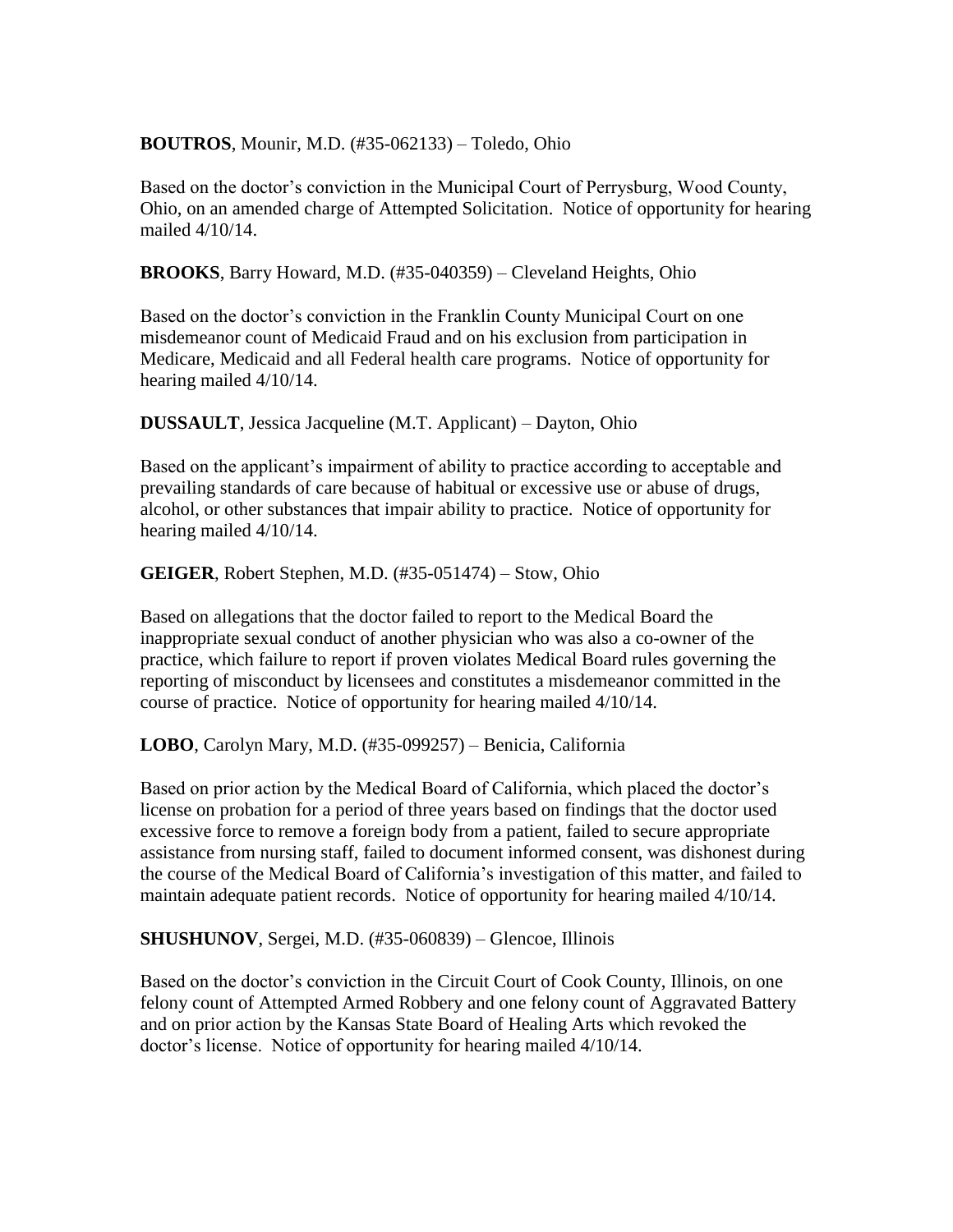**WILLIAMS**, James Andrew, D.O. (#34-005346) – Toledo, Ohio

Doctor notified of right to request a hearing on the question of whether his failure to submit to a chemical dependency examination as ordered by the Board was due to circumstances beyond his control. Based on the legal presumption that the doctor's failure to submit to a chemical dependency examination as ordered by the Board constitutes an admission that he is unable to practice according to acceptable and prevailing standards of care by reason of his habitual or excessive use or abuse of drugs, alcohol, or other substances that impair ability to practice. Notice of Opportunity for Hearing mailed 4/10/14.

## **FINAL ORDERS**

**CORNELL**, Betsy L., M.T. (#33-007260) – Columbus, Ohio

Massage therapy license suspended for at least 180 days with conditions for reinstatement established. Upon reinstatement of license, massage therapist to be placed on probation for at least two years. Based on massage therapist's practice of massage therapy for approximately six years after the expiration of her license on 8/31/07, which constitutes the commission of an act that constitutes a felony. Order effective 4/25/14.

**GREENE**, Christi Lynn, M.T. (#33-017550) – Wilmington, Ohio

Massage therapy license permanently revoked. Based on the massage therapist's conviction on one felony count of Attempted Illegal Assembly or Possession of Chemicals for the Manufacture of Drugs. Order effective 4/10/14. (Journal Entry – No hearing requested.)

**JOHNSON**, Craig Whitaker, M.D. (#35-048496) – Middletown, Ohio

Medical license suspended for at least two years with conditions for reinstatement established. Upon reinstatement of license, doctor to be placed on probation for at least five years. Based on doctor's inappropriate sexual behavior with one specified patient. Order effective 4/25/14.

**PESA**, Nicholas Lawrence, M.D. (#35-095374) – Chagrin Falls, Ohio

Medical license suspended for at least eighteen months from April 9, 2014, with conditions for reinstatement established. Upon reinstatement of license, doctor to be placed on probation for at least five years. Based on findings that the doctor is impaired in his ability to practice according to acceptable and prevailing standards of care because of habitual or excessive use or abuse of drugs and his statements that he diverted and selfadministered opioids by reserving waste medications from two to three patients a day for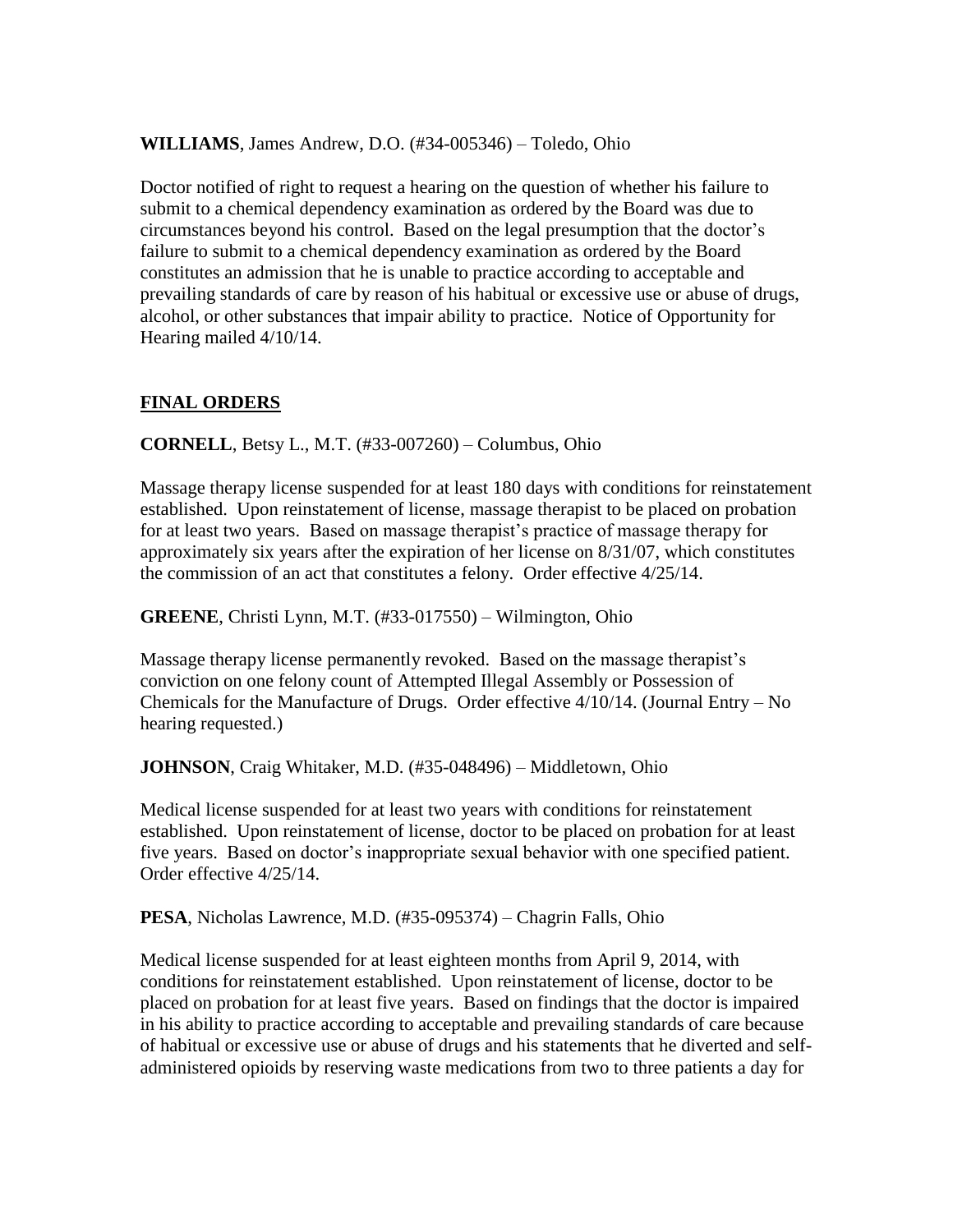the previous six months, which constitutes the commission of acts constituting felonies. Order effective 4/25/14.

**SINGH**, Bikramjit, M.D. (#57-023853) – Toledo, Ohio

Training certificate permanently revoked. Based on the doctor's false, fraudulent, deceptive or misleading statements on his application of a training certificate in that the doctor stated that he had worked as a medical officer for a period of approximately four years at Metro Hospital in Faridabad, India and worked as a medical officer for a period of approximately three years at Fortis Escorts Hospital in Faridabad, India, when in fact he had not been employed by either hospital. Order effective 4/10/14. (Review and Journal Entry – No hearing requested.)

**TIMOTEO**, Steven Eric (M.T. Applicant) – Wadsworth, Ohio

Application for license to practice as a massage therapist denied. Based on the legal presumption that the applicant's failure to submit to a chemical dependency examination as ordered by the Board constitutes an admission that he is unable to practice according to acceptable and prevailing standards of care by reason of his habitual or excessive use or abuse of drugs, alcohol, or other substances that impair ability to practice. Order effective 4/10/14. (Journal Entry – No hearing requested.)

# **CONSENT AGREEMENTS**

**AMAN**, Sohail, M.D. (#35-099366) – Church Creek, Maryland

License reinstated subject to probationary terms and conditions for at least three years. Based on doctor having completed all requirements for reinstatement of license pursuant to the terms of a 5/8/13 Consent Agreement. Effective 4/9/14.

**CUBBISON**, Theodore Roosevelt, D.O. (#34-002940) – Canfield, Ohio

Medical license suspended for at least 90 days, with interim monitoring conditions and conditions for reinstatement established, including requirement that doctor enter into subsequent consent agreement incorporating probationary terms, conditions and limitations to monitor practice. Based on doctor's admission that he has been diagnosed with cannabis dependence and opiate dependence and that he is impaired in his ability to practice medicine and surgery according to acceptable and prevailing standards of care. Agreement effective 4/9/14.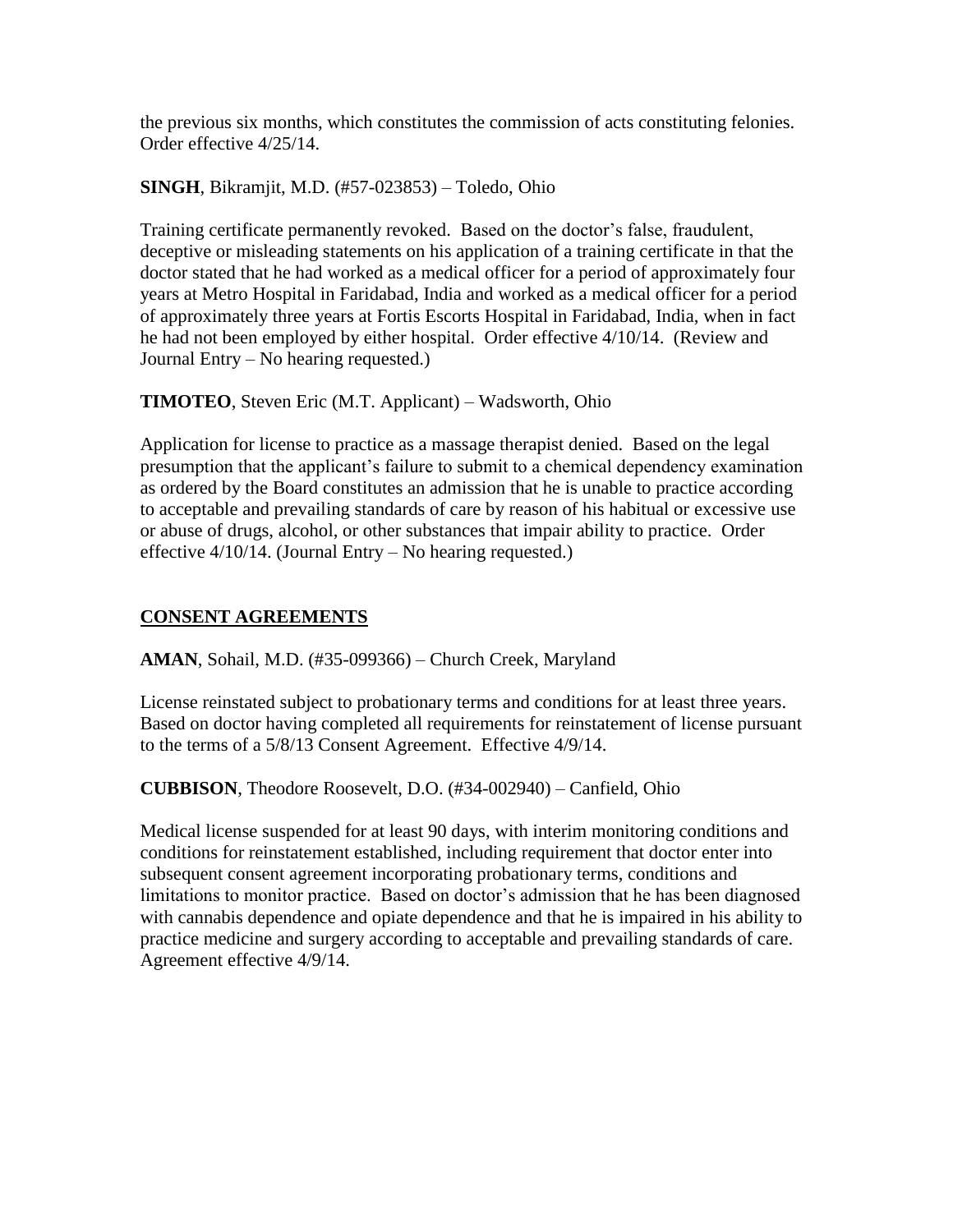**KAUFFMAN**, JoAnna Chandra Salmon, M.D. (M.D. Applicant) – Bluffton, Ohio

Application for license to practice medicine and surgery granted subject to probationary terms, conditions and limitations for at least two years. Based on doctor's admission that she has a history of psychiatric treatment for Bipolar Disorder I and that following an evaluation it was determined that she is capable of practicing medicine and surgery contingent upon appropriate treatment, monitoring, and supervision. Agreement effective 4/9/14.

**NELSON**, Tina Marie Douhard, M.D. (#35-077017) – Wooster, Ohio

Medical license reinstated subject to probationary terms, conditions, and limitations based on doctor having been deemed capable of practicing according to acceptable and prevailing standards of care so long as treatment and monitoring requirements are in place. Agreement effective 4/9/14; Agreement to remain in effect for at least three years prior to any request for termination.

**SKOBLAR**, Richard S., M.D. (#35-038099) – Akron, Ohio

Medical license restored subject to probationary terms, conditions, and limitations based on doctor having been deemed capable of practicing according to acceptable and prevailing standards of care so long as treatment and monitoring requirements are in place. Agreement effective 4/9/14; Agreement to remain in effect for at least five years prior to any request for termination.

### **VOLUNTARY SURRENDERS/RETIREMENTS**

**JENNINGS**, Bradley Taylor, D.P.M. (#36-003624) – Youngstown, Ohio

Permanent revocation of podiatric medical license authorized by doctor in lieu of formal disciplinary proceedings pursuant to Section 4731.22(B)(10) and/or 4731.22(B)(34), Ohio Revised Code. Effective 4/9/14.

**MARTELINO**, Daniel A., M.D. (#35-033982) – Portsmouth, Ohio

Permanent revocation of medical license authorized by doctor in lieu of formal disciplinary proceedings pursuant to Section 4731.22(B)(22), Ohio Revised Code, arising out of an Agreed Order of Surrender from the Commonwealth of Kentucky Board of Medical Licensure. Effective 4/9/14.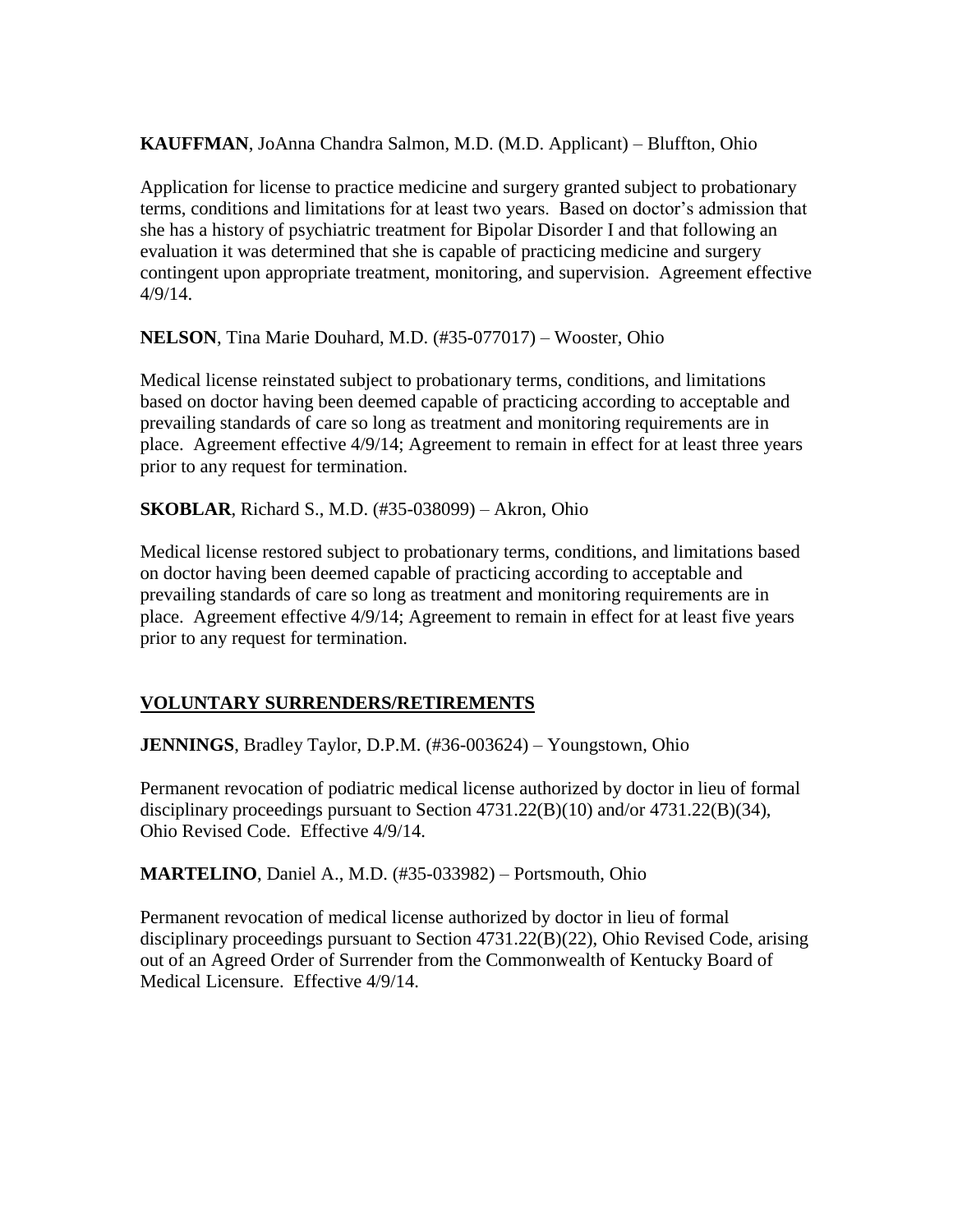**RATZ**, John Louis, M.D. (#35-039995) – Waukesha, Wisconsin

Permanent revocation of medical license authorized by doctor in lieu of further formal disciplinary proceedings pursuant to Section 4731.22(B)(22), Ohio Revised Code, as set forth in a Notice of Opportunity for Hearing issued by the Board on 9/12/13. Effective 4/9/14.

**ROMIG**, Jeff B., M.D. (#35-068780) – Uniontown, Ohio

Permanent revocation of medical license authorized by doctor in lieu of continuing compliance with the terms of 6/13/12 Consent Agreement based on violations of Sections 4731.22(B)(2), (B)(5), (B)(6), and (B)(20), Ohio Revised Code, and in lieu of formal disciplinary proceedings pursuant to Sections 4731.22(B)(6) and (B)(15), Ohio Revised Code. Effective 4/4/14.

## **PROBATIONARY REQUESTS AND MODIFICATIONS**

**BANGERT**, Michael Theodore, M.D. (57-018149 & M.D. Applicant) – Cleveland, Ohio

Doctor's request for approval of new treating psychiatrist granted by vote of the Board on 4/9/14.

**JOBALIA**, Nilesh Bhupendra, M.D. (#35-062727) – Cincinnati, Ohio

Doctor's request for approval of new monitoring physician granted by vote of the Board on 4/9/14.

**KREBS**, John Keith, M.D. (#35-066400) – Sheffield Village, Ohio

Doctor's request to reduce required drug and alcohol rehabilitation meetings to two per week with a minimum of ten per month granted by vote of the Board on 4/9/14.

**LEVY**, David Brian, D.O. (#34-008851) – Hamilton, New Zealand

Doctor's request for approval of personal/professional ethics course granted by vote of the Board on 4/9/14.

**LUBITZ**, Deborah S., M.D. (#35-059082) – Wantagh, New York

Doctor's request for approval of treating psychiatrist granted by vote of the Board on 4/9/14.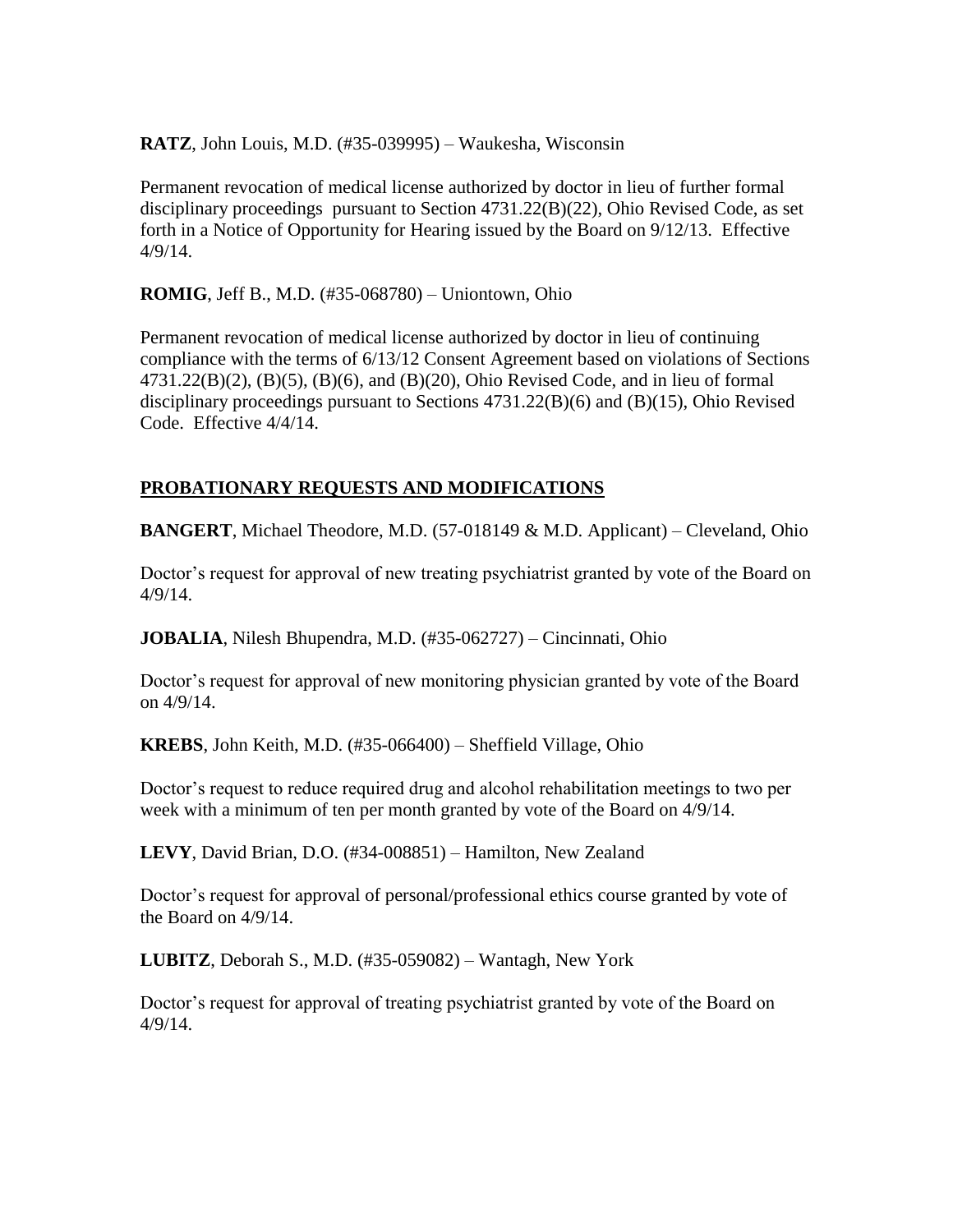**LYDON**, Joseph Francis, Jr., M.D. (#35-057047) – Westlake, Ohio

Doctor's request for approval of new monitoring physician granted by vote of the Board on 4/9/14.

**MCRAE**, Sharon Leilani, M.D. (#35-093580) – Brookline, Massachusetts

Doctor's request for approval of psychiatric assessment/treatment recommendation and approval of anger management courses granted by vote of the Board on 4/9/14.

**MCTAGUE**, Jerome A., M.D. (#35-063632) – Port Clinton, Ohio

Doctor's request for approval of ethics and records keeping courses granted by vote of the Board on 4/9/14.

**OAK**, Juliana J., M.D. (#57-022106) – Cleveland, Ohio

Doctor's request for permission to travel between Pennsylvania and Ohio with prior approval granted by vote of the Board on 4/9/14.

**POLISETTY**, Sudhir Sitaram, M.D. (#35-098455) – New Albany, Indiana

Doctor's request for approval of new treating psychiatrist granted by vote of the Board on 4/9/14.

**PURVIS**, Jerry Gaines, Jr., M.D. (#35-080726) – Valdosta, Georgia

Doctor's request to reduce required personal appearances to every six months granted by vote of the Board on 4/9/14.

**ROSENSTEIN**, Robert James, D.P.M. (#36-001919) – Highland Heights, Ohio

Doctor's request for approval of monitoring physician granted by vote of the Board on 4/9/14. Frequency and number of charts to be reviewed established.

**WILLIAMS**, Wayne Marshall, M.D. (#35-045265) – Fayetteville, Georgia

Doctor's request to discontinue controlled substance log requirement granted by vote of the Board on 4/9/14.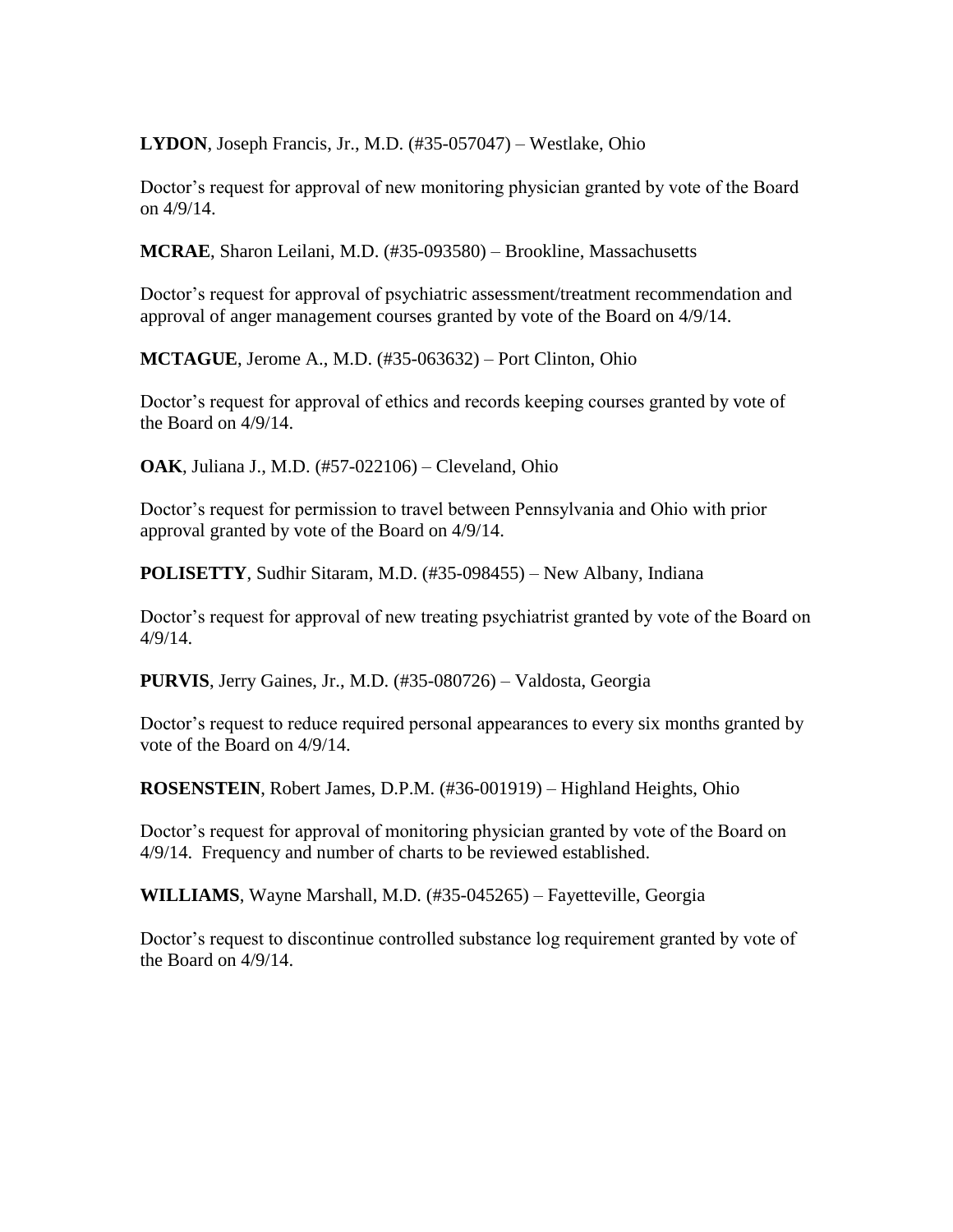## **PROBATION TERMINATED**

**DUMONT**, Francis Emile, M.D. (#35-062172) – Cincinnati, Ohio

Doctor's request for release from terms of 9/14/11 Board order granted by vote of the Board on 4/9/14. Effective 4/11/14.

**HEINRICHS**, Timothy Arnold, M.D. (#35-055465) – Celina, Ohio

Doctor's request for release from terms of 4/8/09 Consent Agreement granted by vote of the Board on 4/9/14. Effective immediately.

**KEMPER**, James Mitchell, D.O. (#34-007708) – Cincinnati, Ohio

Doctor's request for release from terms of 4/13/11 Consent Agreement granted by vote of the Board on 4/9/14. Effective immediately.

**REDDY**, Sudesh Sandadi, M.D. (#35-053263) – Marion, Ohio

Doctor's request for release from terms of 1/12/11 Consent Agreement granted by vote of the Board on 4/9/14. Effective immediately.

### **COURT ACTIONS**

**CLARK**, Dustin Michael, M.D. (#35-091627) – Gray, Tennessee

Notice of appeal to  $10^{th}$  District Court of Appeals filed by the doctor on  $3/14/14$ .

**MCRAE**, Sharon Leilani, M.D. (#35-093580) – Brookline, Massachusetts

Notice of appeal to the Ohio Supreme Court from the  $3/3/14$  Entry of the  $10<sup>th</sup>$  District Court of Appeals filed by the doctor on 3/24/14.

**REDDY**, Srinivas Perugu, M.D. (#57-022580) – Toledo, Ohio

Notice of appeal of Board's 3/12/14 order placing doctor on probation filed by the doctor with the Franklin County Court of Common Pleas on 3/26/14.